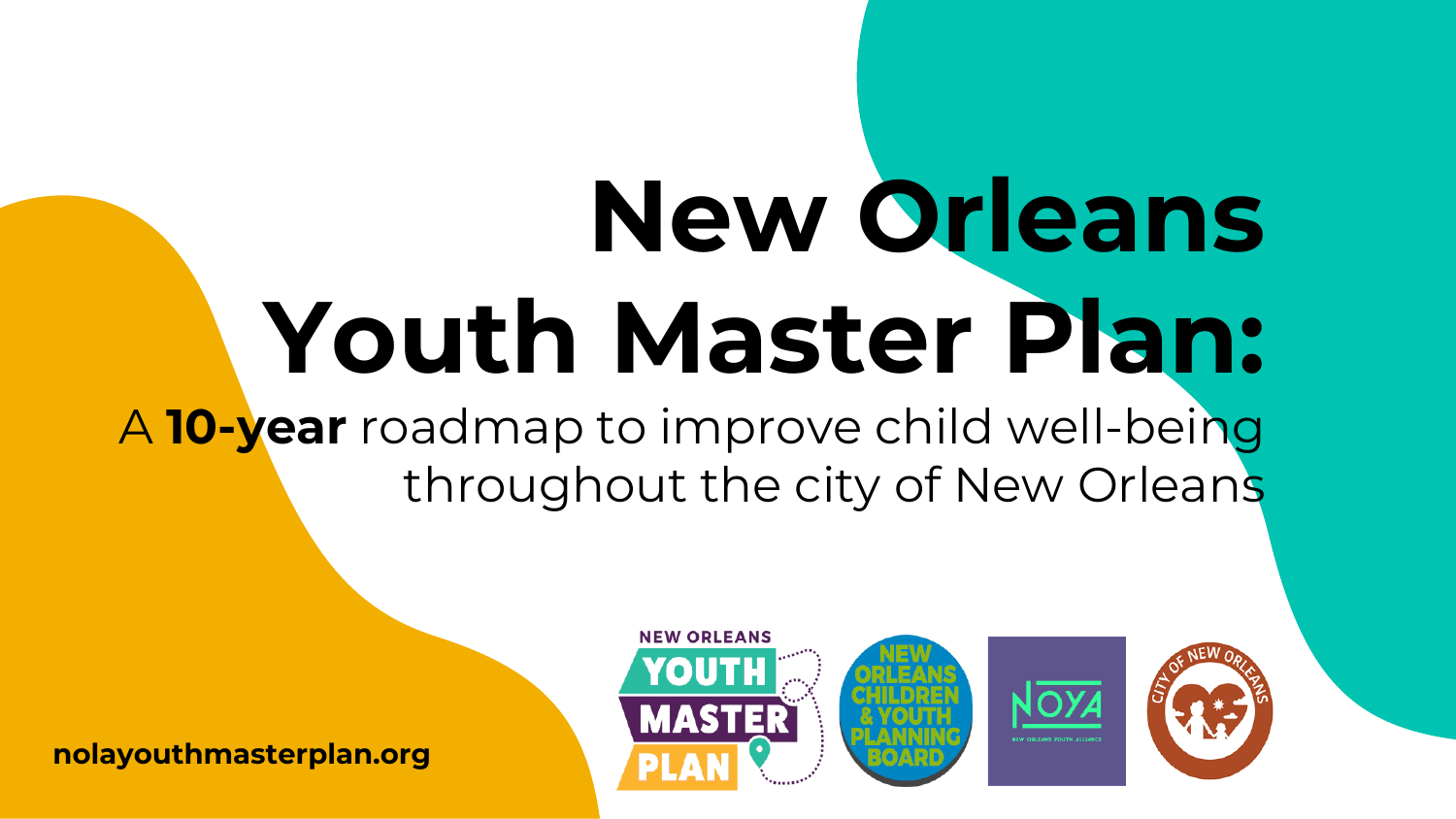#### **What is the Youth Master Plan?**



- New Orleans' opportunity to **be deliberate about the potential of our youth** and **build pathways** to make that potential a reality.
- A comprehensive roadmap for creating and sustaining a **positive, youth-development** focused, **results-oriented** New Orleans that works for all of our young people, birth to 24..
- A **ten-year, multisector** plan for improving outcomes for our children and youth across Orleans Parish, **developed by young people**, parents, educators, community leaders and other key stakeholders.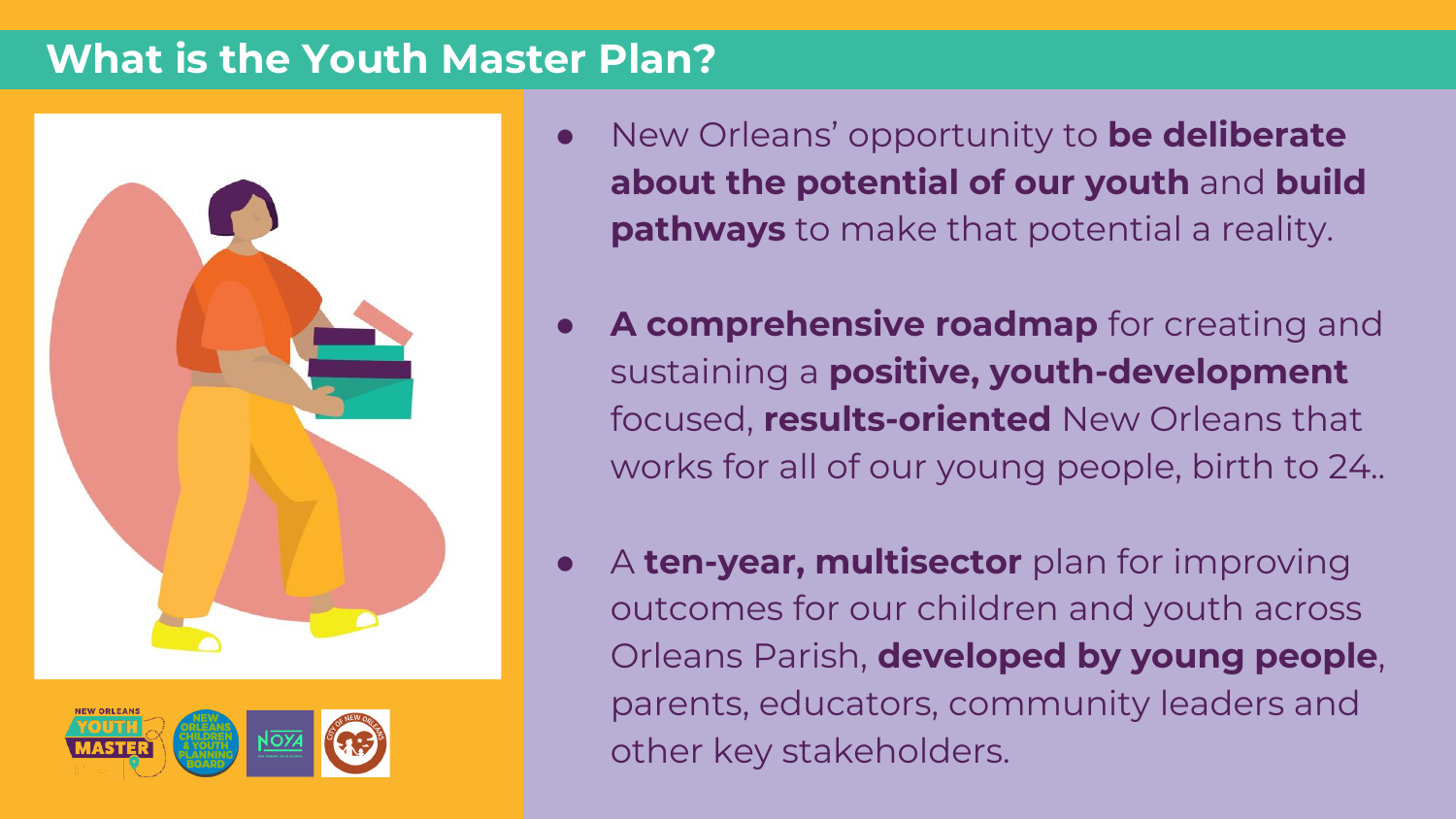

#### February 2020

We are a group of New Orleans youth who **give voice to our experiences, expectations, and aspirations** to inform, cocreate, and lead planning and action for positive change.

## Who We Are & Why We're Here



May 2020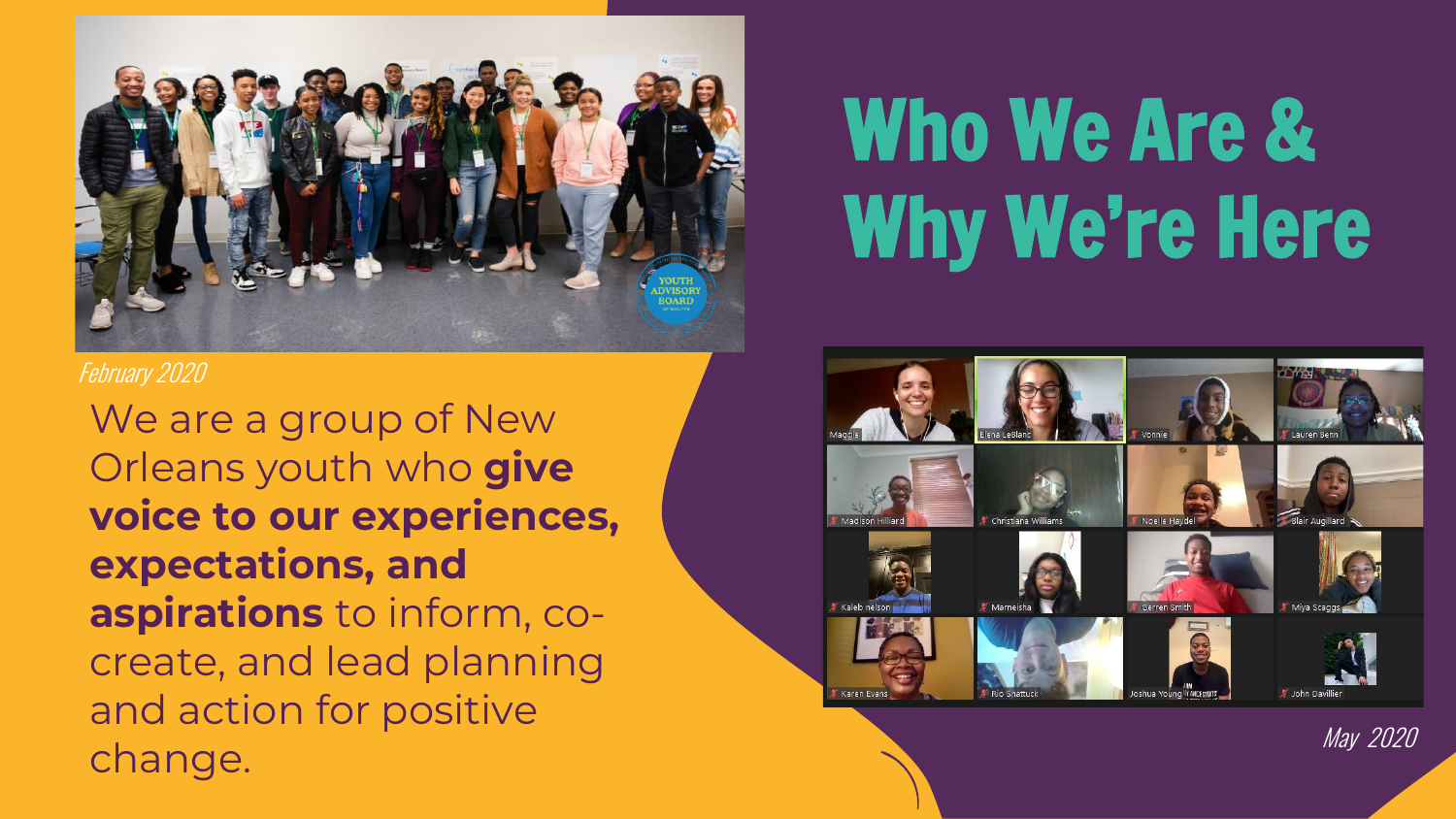### Road to the **New Orleans Youth Master Plan**

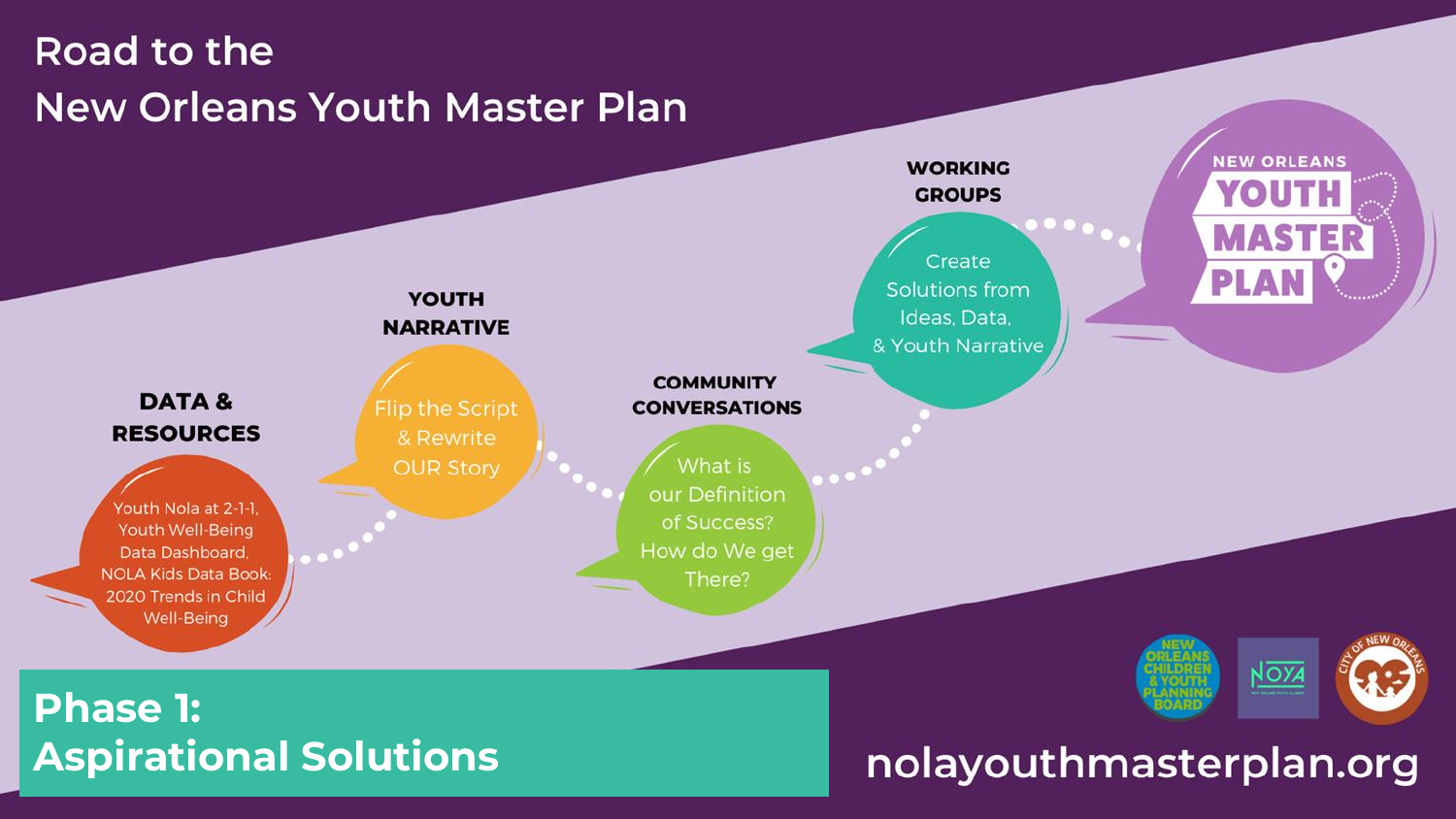#### **Planning Across 6 Key Areas; Considering Individual & Environment**



Some outcomes and solutions exist at an individual level, while others relate to the environment youth inhabit.

We will engage with both types of outcomes, barriers & solutions across **six Youth Master Plan (YMP) areas**, mirroring the Data Center's New Orleans Youth Index in 2016:

- **Economic Stability**
- Space & Place
- Youth Voice, Agency & Identity
- Learning
- Health & Well-Being
- Safety & Justice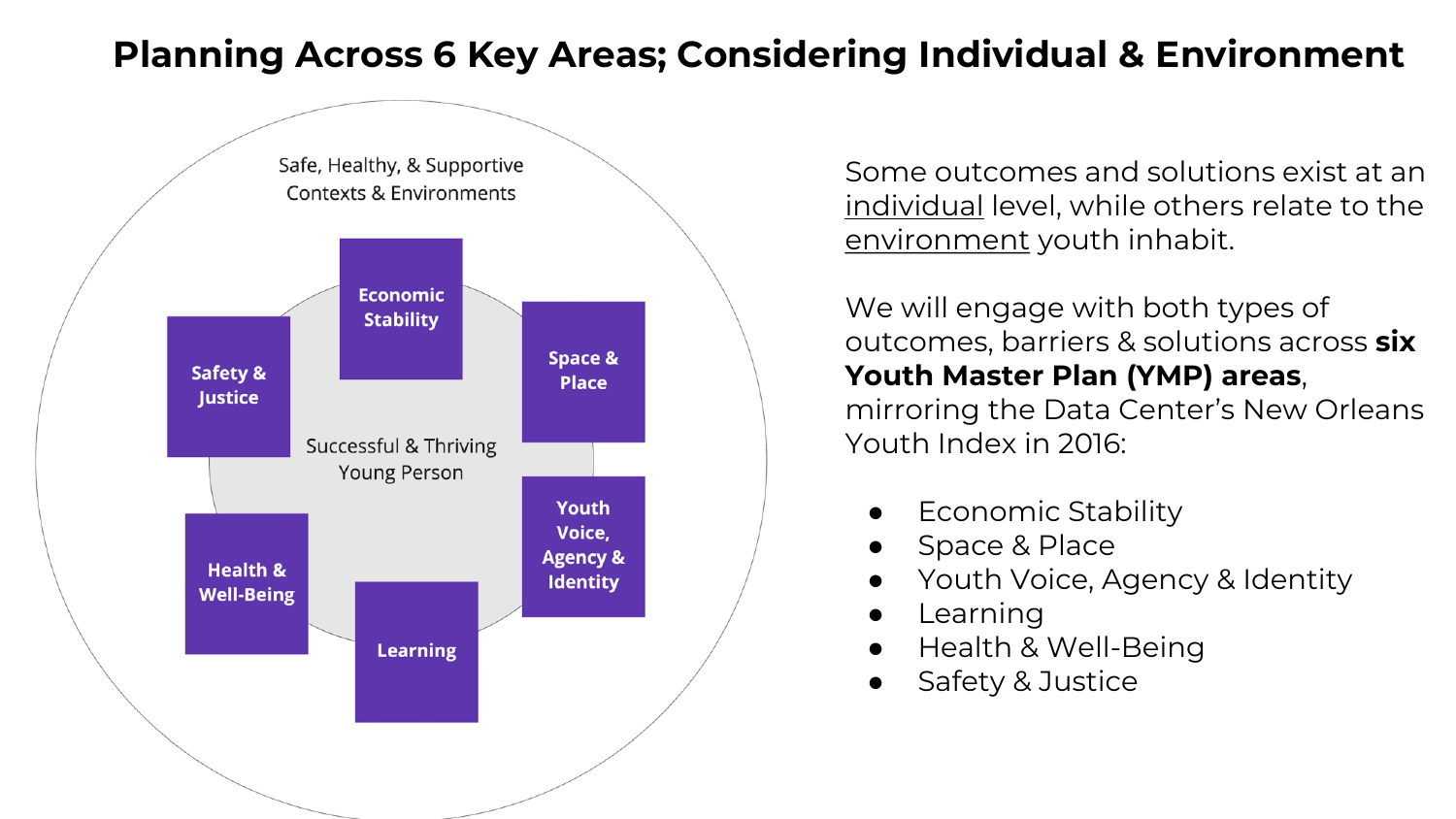### **Phase 2: Action Strategies & Metrics**

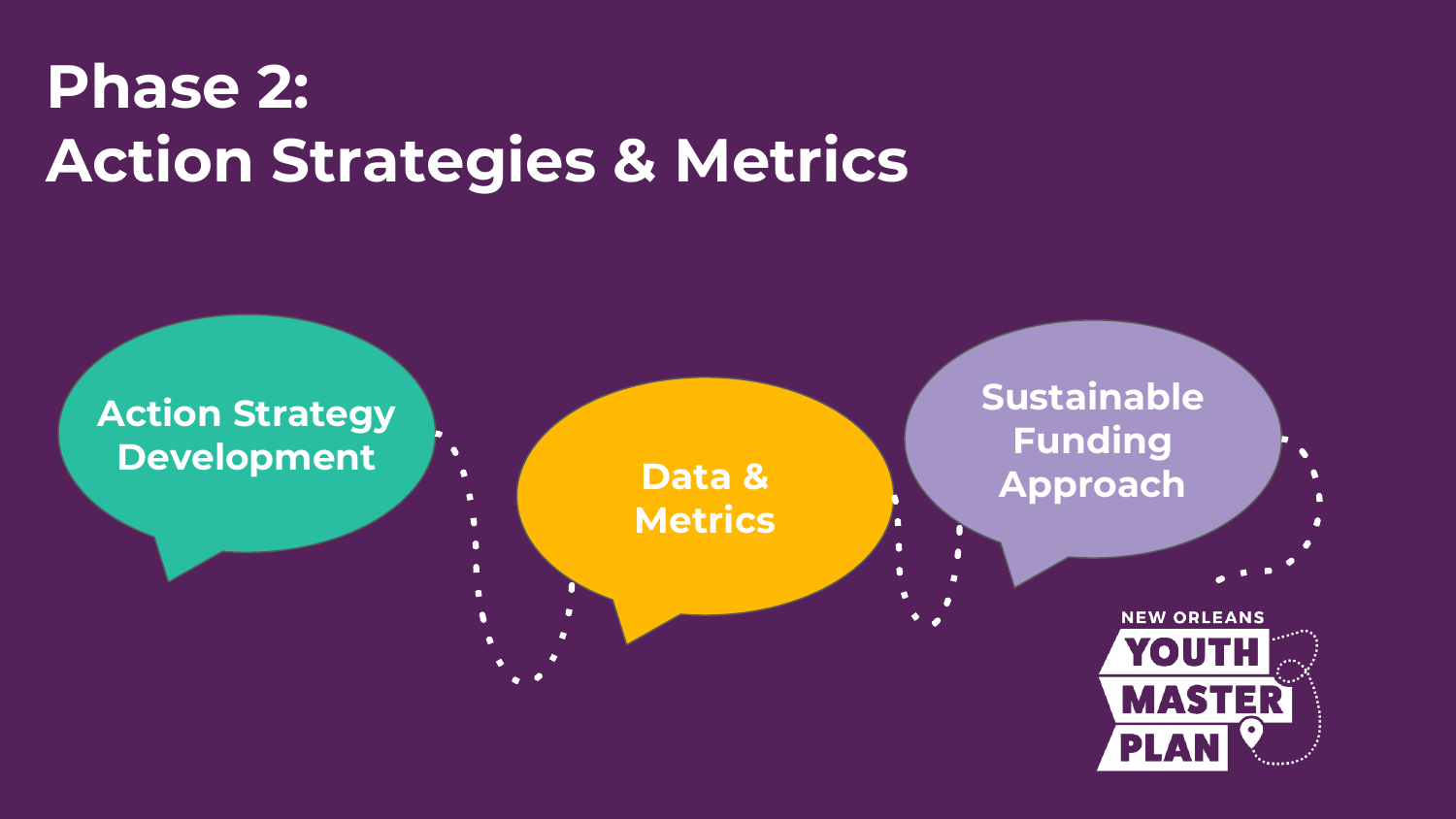### **Phase 3: Implementation, Monitoring & Evaluation**